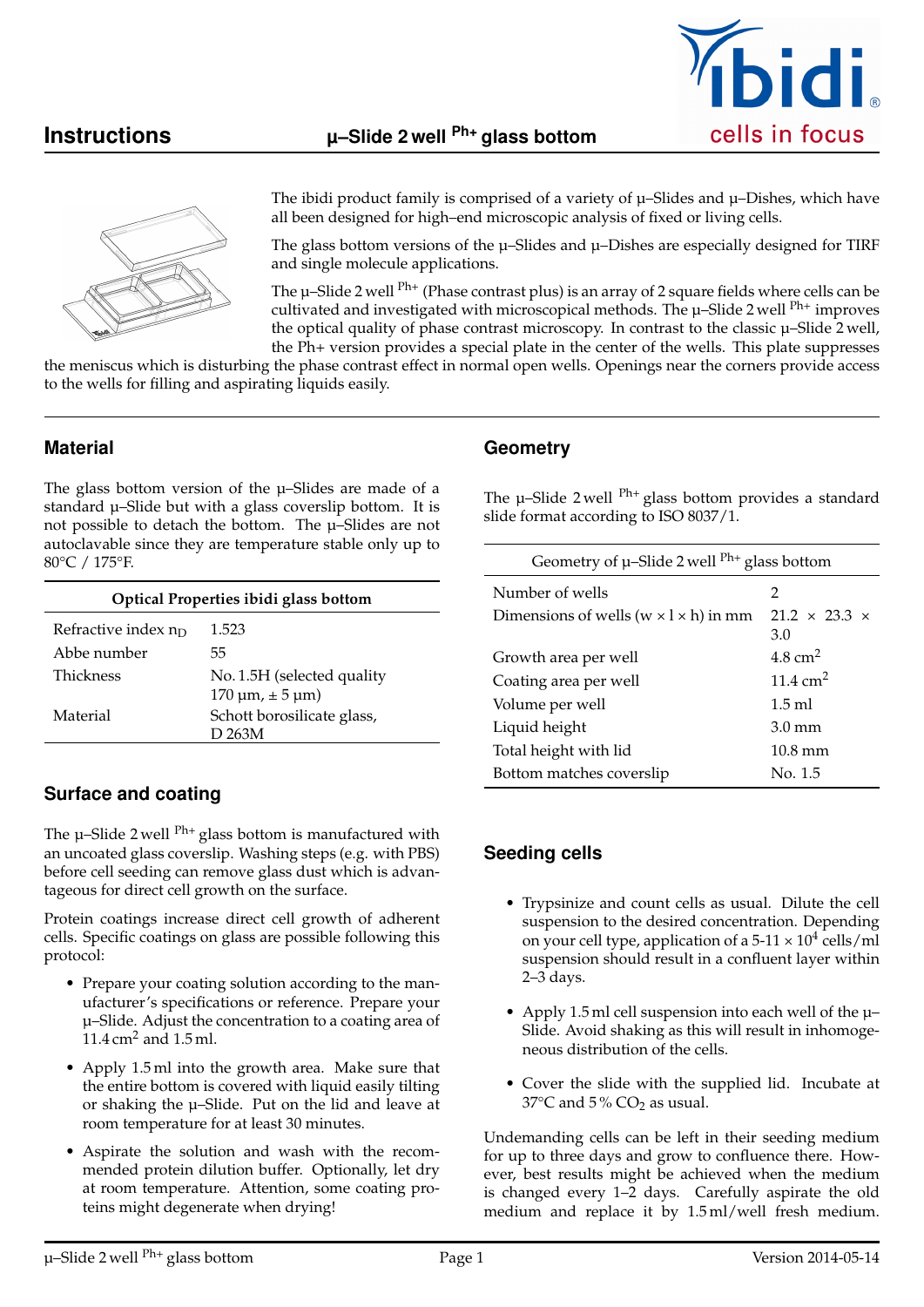

## **Tip:**

The day before seeding the cells we recommend placing the cell medium and the µ–Slide into the incubator for equilibration. This will prevent the liquid inside from emerging air bubbles over the incubation time.

# **Solvents for Fixation and Staining**

Cells can be observed live or fixed directly in the µ–Slide preferably on an inverted microscope. The slide material is compatible to acids, alkalis, PFA, and silicone oil. Alcohols may be used for short term incubation (e.g. cell fixation). Acetone is not compatible. Further specifications can be found at [www.ibidi.com.](http://ibidi.com/)

For optimal results in fluorescence microscopy and storage of stained probes ibidi provides a mounting medium (50001) optimized for  $\mu$ –Dishes and  $\mu$ –Slides.

## **Filling and Handling**

Fill the wells by using a standard pipet. Inject the cell suspension directly into one of the openings. Medium exchange is easily done by aspirating the entire volume and refilling using 1.5 ml per well.



# **µ–Slide 2 well Ph+ selection guide**

## **µ–Slide 2 well µ–Slide 2 well Ph+**

Standard open wells for maximum sample access. Meniscus disturbs the beam path. Good phase contrast quality only in the center of each well

Special plate in the center of the wells suppresses meniscus formation. No meniscus – parallel beam path. For excellent phase contrast microscopy all over the wells.











# **Immersion Oil**

When using oil immersion objectives, use only the immersion oils specified in the table. The use of a non– recommended oil could lead to the damage of the plastic material and the objective.

| Company | Product          | Ordering Number  |
|---------|------------------|------------------|
| ibidi   | Immersion Oil    | (ibidi) 50101    |
| Zeiss   | Immersol 518 F   | (Zeiss) 444960   |
| Zeiss   | Immersol W 2010  | (Zeiss) 444969   |
| Leica   | Immersion liquid | (Leica) 11513859 |
|         |                  |                  |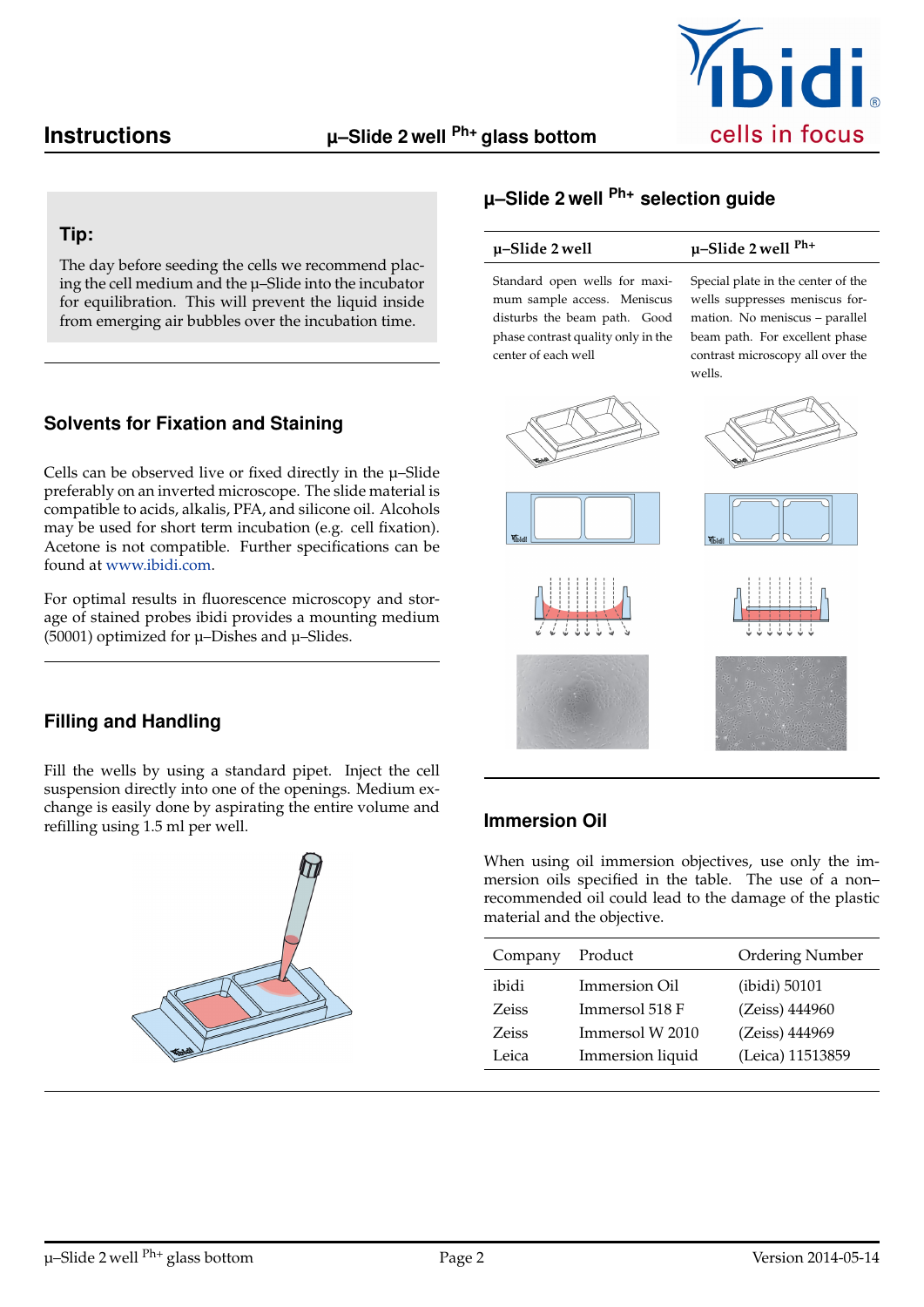

# **µ–Slide 2 well Family**

The  $\mu$ –Slide 2 well family is available as open well and as a Ph+ version. See table below for choosing your  $\mu$ –Slide 2 well. µ–Slide 2 well

| Ordering Number | <b>Treatment or Coating</b> | Characteristics                                        |
|-----------------|-----------------------------|--------------------------------------------------------|
| 80286           | ibiTreat, sterile           | hydrophilic, tissue culture treated                    |
| 80282           | Collagen IV, sterile        | protein coating                                        |
| 80283           | Fibronectin, sterile*       | protein coating                                        |
| 80284           | Poly-L-Lysine, sterile      | biopolymer coating                                     |
| 80285           | Poly-D-Lysine, sterile*     | biopolymer coating                                     |
| 80281           | uncoated, sterile           | hydrophobic                                            |
| 80287           | glass bottom                | glass coverslip No. 1.5H (170 $\mu$ m $\pm$ 5 $\mu$ m) |

### µ–Slide 2 well Ph+

| Ordering Number | <b>Treatment or Coating</b> | Characteristics                                        |
|-----------------|-----------------------------|--------------------------------------------------------|
| 80296           | ibiTreat, sterile           | hydrophilic, tissue culture treated                    |
| 80292           | Collagen IV, sterile        | protein coating                                        |
| 80293           | Fibronectin, sterile*       | protein coating                                        |
| 80294           | Poly-L-Lysine, sterile      | biopolymer coating                                     |
| 80295           | Poly-D-Lysine, sterile*     | biopolymer coating                                     |
| 80291           | uncoated, sterile           | hydrophobic                                            |
| 80297           | glass bottom                | glass coverslip No. 1.5H (170 $\mu$ m $\pm$ 5 $\mu$ m) |

<sup>∗</sup> available on request only